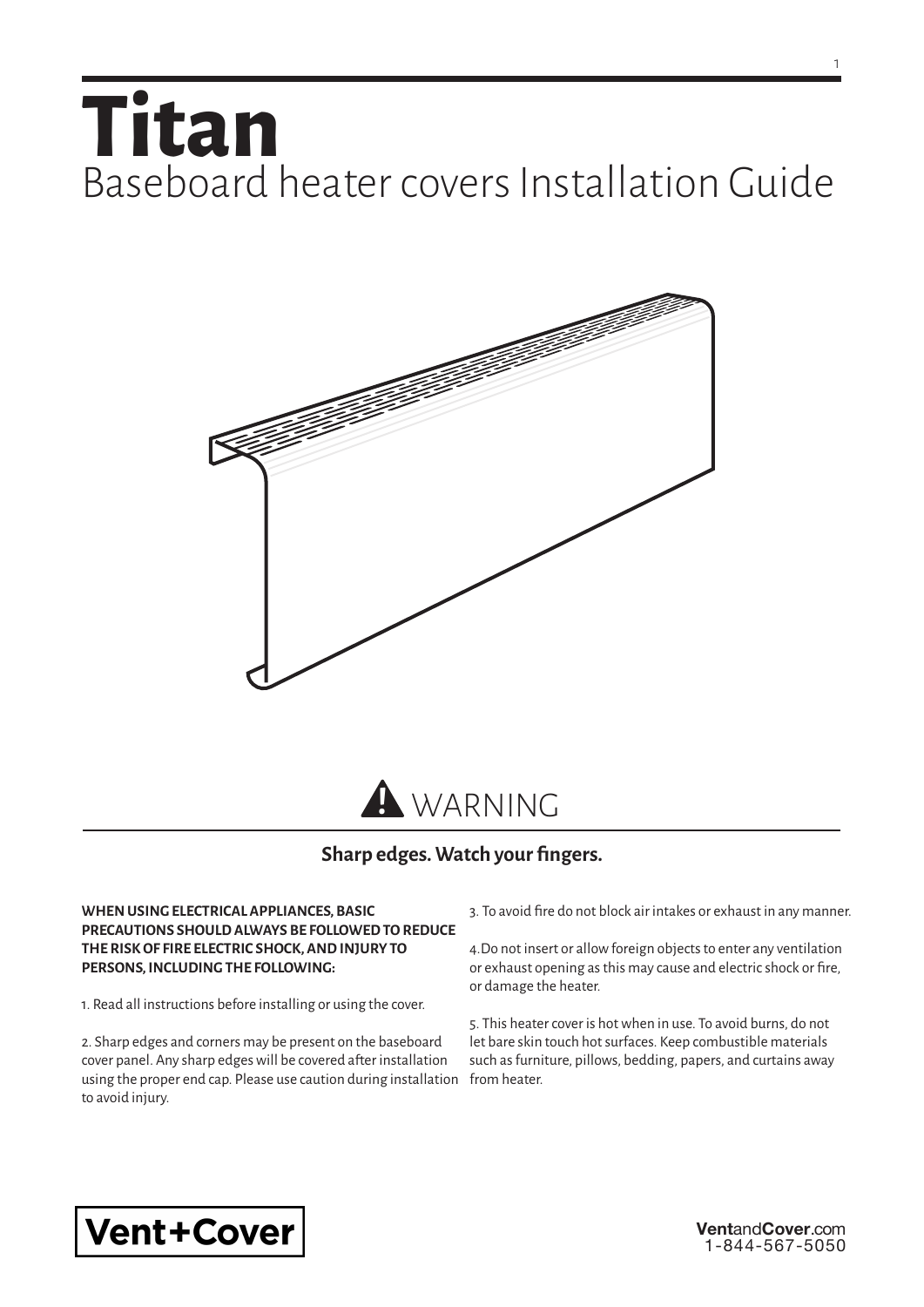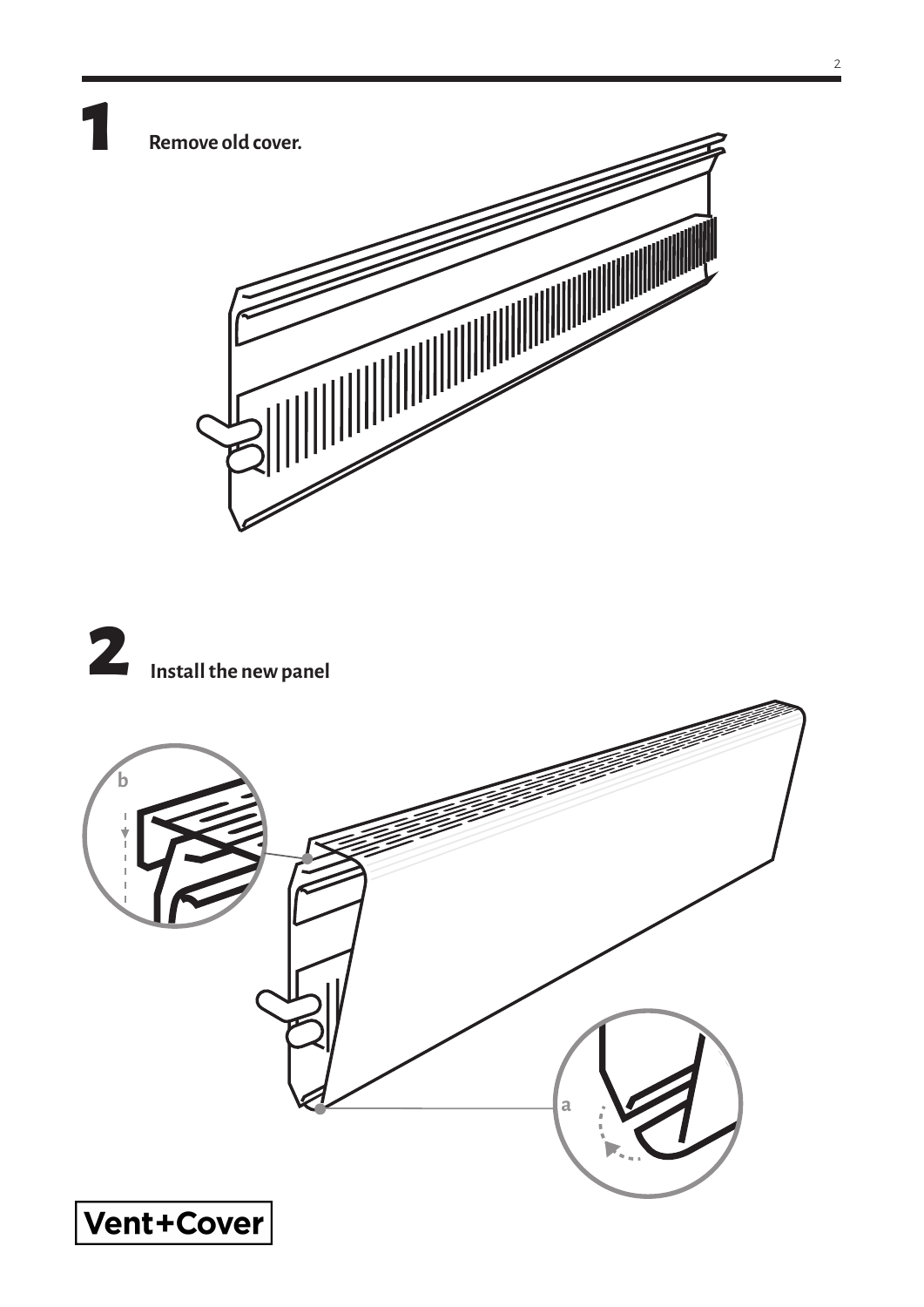

*The end cap can be any of these options:*

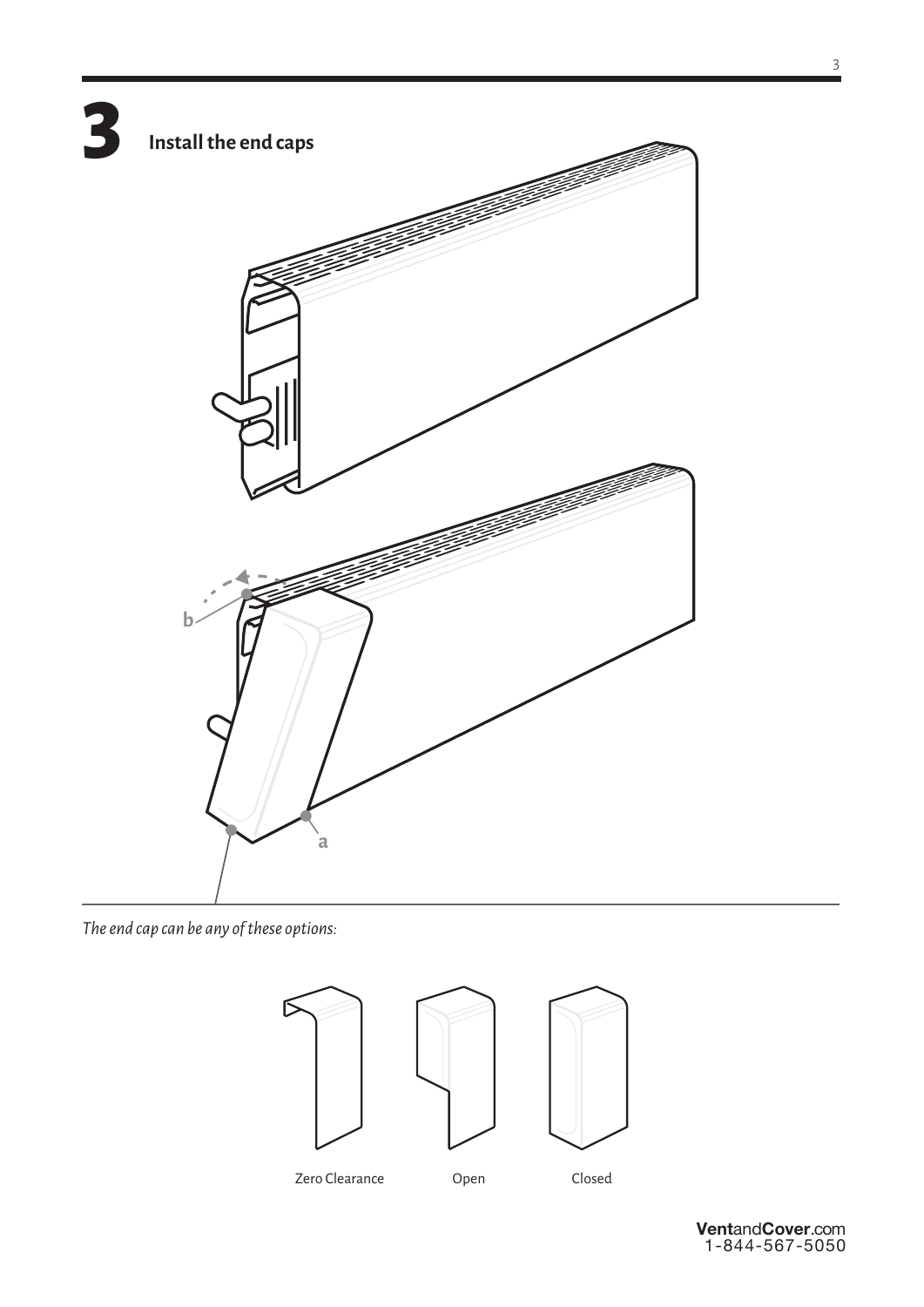

 $\sum_{i=1}^{\infty}$  If you do not have an existing back plate, you can use the mounting bracket add-on:

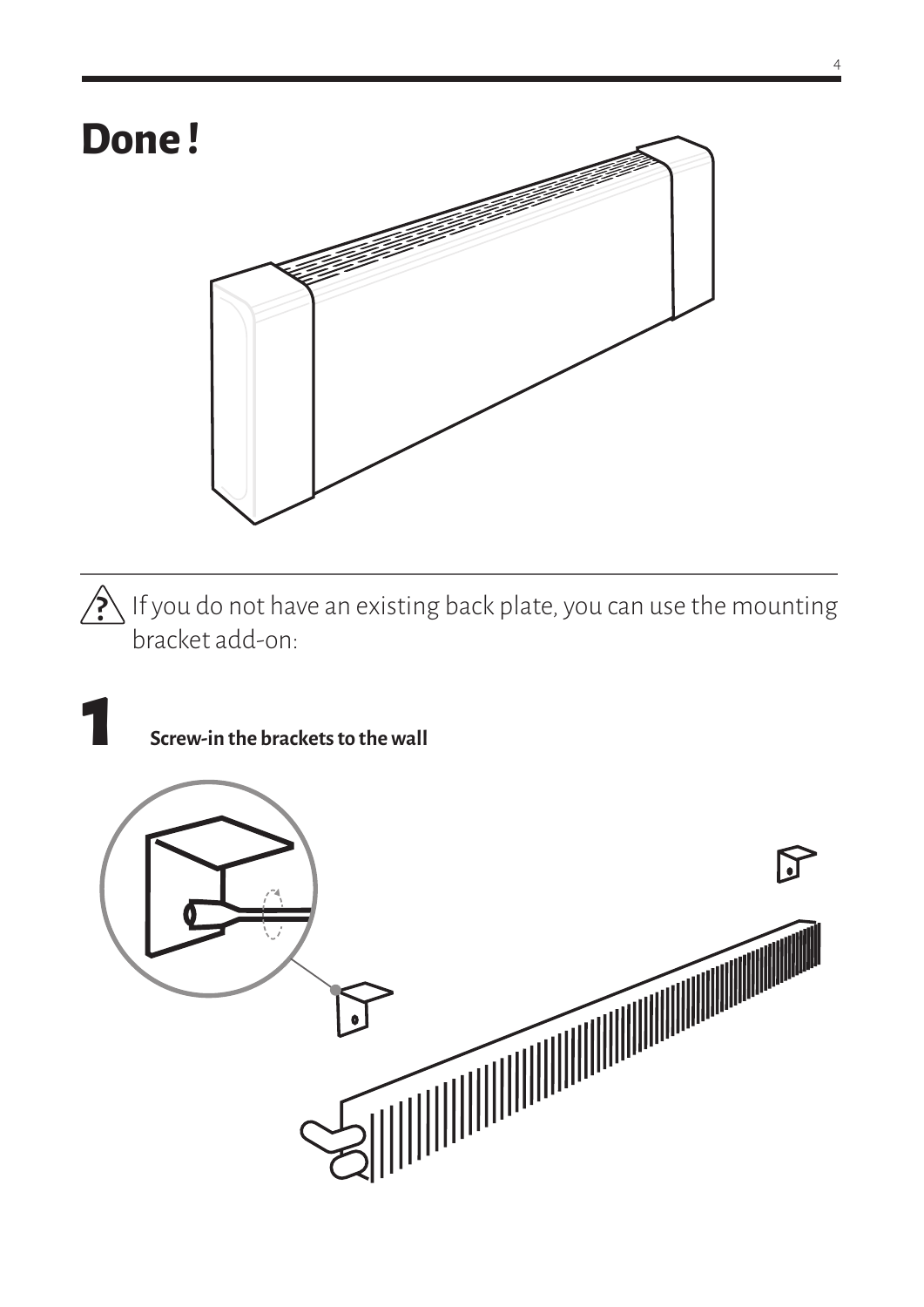## **2 Install the panel and proceed as described it the end caps.**



 $\bigotimes$  You can join to adjacent panels using the coupler piece: